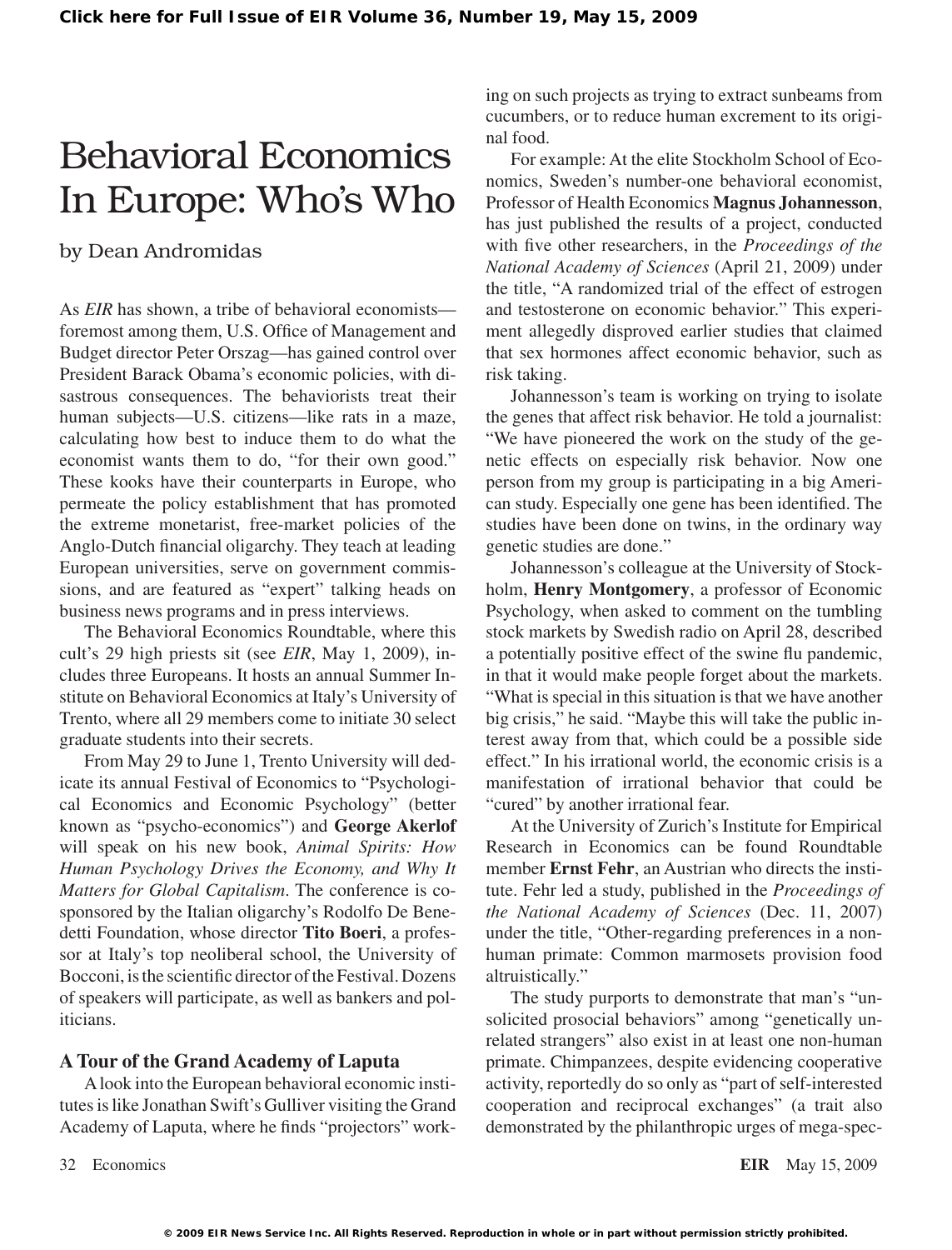ulator George Soros). But "unsolicited prosocial behavior" among "genetically unrelated strangers," at least in terms of sharing food, *was* demonstrated in marmosets. There is an obvious lesson here: While chimps would make good market players, marmosets are too wimpy for the dog-eat-dog world of the free market.

In Germany, at the University of Mannheim, home of the annual Mannheim Empirical Research Summer School, where U.S. Roundtable members Daniel Kahneman and David Laibson participate, can be found Prof. Dr. **Martin Weber**, chairman of the School of Business Administration, Finance and Banking. Characterized by Germany's financial daily *Handelsblatt* as one of Germany's "Masterminds of Business Administration," he has been the number-one behavioral economics "missionary" in Germany, according to the weekly *Die Zeit*. He has been busy writing papers such as "Financial Literacy and Mutual Fund Investment: Who Buys Actively Managed Funds?" and "How Riskily Do I Invest? The Role of Risk Attitudes, Risk Perceptions and Over-Confidence." While the German financial press considers him a top "forecaster," in January 2008, he told *Die Zeit* that the crisis at Hypo Real Estate, Germany's largest real estate bank, had hit "rock bottom" and would improve. Four months later, it has become Germany's biggest bankruptcy, so far.

In France, there is the Institut D'Economie Industrielle, in Toulouse, where Roundtable member **Jean Tirole** is based. With a \$50,000 grant from the Russell Sage Foundation, Tirole set up the Toulouse Summer Institute, which held its first session June 16-24, 2005. Courses were offered on neuro-economics, self-regulation, the theory and practice of experiments, and the economic implications of cognitive research on decision making.

Tirole testified on the financial crash in October 2008, before the financial commission of France's National Assembly. He declared that "it was impossible to regulate hedge funds," defending asset-backed securities and derivatives, and telling France's lawmakers, "There is absolutely no question of eliminating them," because in spite of certain flaws, they "have contributed greatly" to the economic process.

As Gulliver said, after visiting the Grand Academy of Laputa, "I visited many other apartments, but shall not trouble my reader with all the curiosities I observed, being studious of brevity."

#### **La Puta: The Whore**

Swift's Grand Academy of Laputa was modeled on the British Royal Academy, while the Island of Laputa itself was modeled on Venice, which, in Swift's time, dominated the English monarchy. Since *la puta* is the Spanish word for whore, Swift was aptly defining the relationship between the Grand Academy and the Venetian Court. There is an obvious parallel between behavioral economics and today's Venetian-style Anglo-Dutch financial system.

Behavioral economics has been promoted by the leading institutions of the Anglo-Dutch oligarchy: the European Commission, the central banks of Europe, including the European Central Bank and private financial institutions dominated by the City of London. This is who the economists serve.

In April 2004, the European Network for the Advancement of Behavioral Economics (ENABLE) was created, in cooperation with Harvard, Princeton, and the European behavioral economics institutes. These include the Center for Research in Experimental Economics and Political Decision Making (CREED), Universiteit van Amsterdam; Ernst Fehr's Institute for Empirical Research in Economics; Jean Tirole's Institut D'Economie Industrielle; the Stockholm School of Economics, where Magnus Johannesson is experimenting with sex hormones; the University of Munich and its Munich Experimental Laboratory for Economic and Social Sciences, founded by **Klaus Schmidt**, one of the key behavioral economists in Germany; and the University of Mannheim, where "Mastermind of Business Administration" Prof. Dr. Weber is based.

Virtually all of Europe's behavioral economics institutes, including the Center for Psychoeconomics at the University of Konstanz, in Germany and the Tilburg Institute for Behavioral Economic Research in The Netherlands, interface with the above institutions in one way or another.

Financed by the European Commission's Marie Curie Actions Program, ENABLE held Summer schools and conferences on behavioral economics between 2005 and 2008.

A key coordinator and funder of ENABLE was the Center for Economic Policy Research. Headquartered in London, the CEPR is a network of 725 economists, and although not all of them are behaviorists, many behaviorists receive their support and appointments from there. According to the CEPR website, they receive financial support from the European Commis